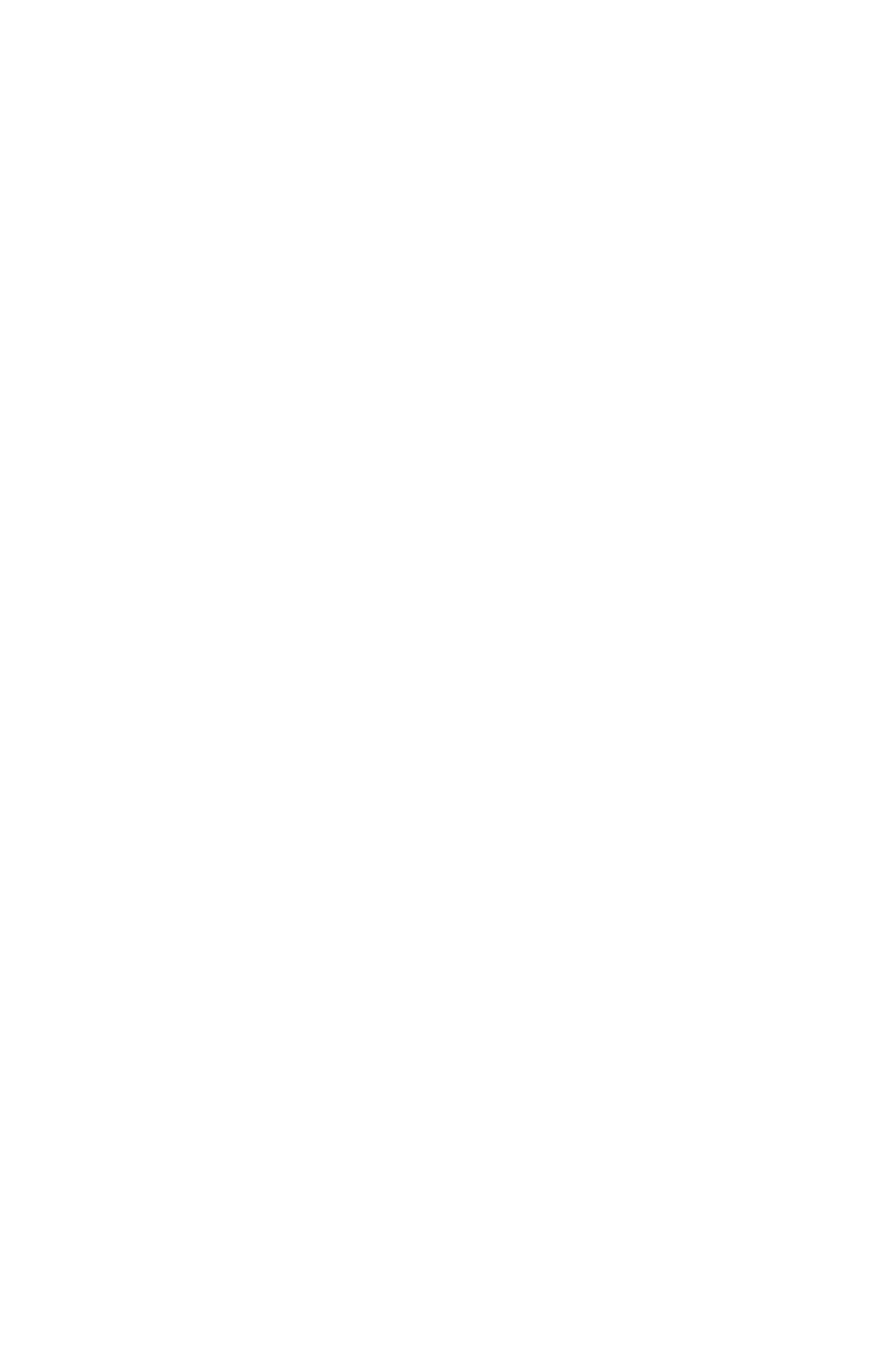| SONS OF THE AMERICAN LEGION – <b>National Membership Record</b> |  |  |
|-----------------------------------------------------------------|--|--|
|-----------------------------------------------------------------|--|--|

| <b>Detachment</b>    | 1983      | 1984           | 1985           | 1986           | 1987         |
|----------------------|-----------|----------------|----------------|----------------|--------------|
| Alabama              | 149       | 161            | 105            | 195            | 373          |
| Alaska               | 335       | 480            | 554            | 645            | 695          |
| Arizona              | 820       | 866            | 871            | 989            | 1152         |
| Arkansas             | 121       | 94             | 60             | 157            | 125          |
| California           | 2275      | 2116           | 2042           | 2174           | 2384         |
| Colorado             | 688       | 649            | 697            | 686            | 909          |
| Connecticut          | 279       | 281            | 307            | 293            | 261          |
| District of Columbia | 0         | $\mathbf{0}$   | $\mathbf{0}$   | 0              | 0            |
| Delaware             | 207       | 135            | 75             | 86             | 94           |
| Florida              | 2486      | 2691           | 3075           | 3087           | 2926         |
| France               | 93        | 83             | 63             | 57             | 61           |
| Georgia              | 125       | 210            | 266            | 430            | 513          |
| Hawaii               | 5         | $\overline{4}$ | $\overline{3}$ | $\overline{2}$ | 12           |
| Idaho                | 34        | 62             | 48             | 61             | 49           |
| <b>Illinois</b>      | 2949      | 3173           | 3271           | 3827           | 4209         |
| Indiana              | 10096     | 10813          | 11105          | 12418          | 13489        |
| lowa                 | 128       | 141            | 146            | 84             | 170          |
| Kansas               | 998       | 1350           | 1742           | 1988           | 2036         |
| Kentucky             | 883       | 935            | 1031           | 1134           | 1017         |
| Louisiana            | 648       | 925            | 978            | 1101           | 1016         |
| Maine                | 549       | 717            | 871            | 776            | 915          |
| Maryland             | 5905      | 5859           | 6067           | 6117           | 5955         |
| <b>Massachusetts</b> | 476       | 476            | 509            | 610            | 534          |
| Mexico               |           |                |                |                |              |
| Michigan             | 5311      | 5345           | 5533           | 5752           | 6032         |
| Minnesota            | 2415      | 2460           | 3068           | 3509           | 3924         |
| Mississippi          | 78        | 70             | 91             | 126            | 88           |
| Missouri             | 766       | 868            | 1002           | 961            | 943          |
| Montana              | 24        | 27             | 39             | 61             | 81           |
| Nebraska             | 2166      | 2419           | 2694           | 3183           | 3764         |
| Nevada               | $\pmb{0}$ | $\pmb{0}$      | $\mathbf{0}$   | 18             | $\mathbf{0}$ |
| New Hampshire        | 717       | 1055           | 1520           | 1865           | 2100         |
| New Jersey           | 3047      | 3084           | 3169           | 3426           | 3626         |
| New Mexico           | 268       | 263            | 263            | 378            | 316          |
| <b>New York</b>      | 5024      | 5182           | 5655           | 7308           | 7412         |
| North Carolina       | 184       | 156            | 156            | 183            | 191          |
| North Dakota         | 80        | 18             | 23             | 39             | 45           |
| Ohio                 | 5740      | 6103           | 6262           | 6990           | 8513         |
| <b>Oklahoma</b>      | 385       | 300            | 377            | 318            | 307          |
| <b>Oregon</b>        | 153       | 192            | 293            | 367            | 507          |
| Pennsylvania         | 2963      | 3491           | 4101           | 4564           | 4840         |
| Philippines          | 541       | 190            | 483            | 606            | 607          |
| <b>Puerto Rico</b>   | 32        | 36             | $\pmb{0}$      | $\pmb{0}$      | $\mathbf{0}$ |
| Rhode Island         | 144       | 148            | 101            | 92             | 87           |
| South Carolina       | 137       | 159            | 95             | 168            | 192          |
| South Dakota         | $\pmb{0}$ | $\pmb{0}$      | 0              | 0              | $\pmb{0}$    |
| Tennessee            | 464       | 402            | 381            | 518            | 728          |
| Texas                | 1916      | 2045           | 2133           | 2324           | 2532         |
| Utah                 | 146       | 133            | 104            | 135            | 127          |
| Vermont              | 175       | 239            | 316            | 333            | 424          |
| Virginia             | 978       | 937            | 1112           | 1312           | 1332         |
| Washington           | 319       | 375            | 421            | 313            | 438          |
| West Virginia        | 394       | 506            | 567            | 632            | 511          |
| Wisconsin            | 1223      | 1340           | 1507           | 1361           | 1367         |
| Wyoming              | 168       | 248            | 255            | 336            | 359          |
| <b>Total</b>         | 66,207    | 70,012         | 75,607         | 84,095         | 90,288       |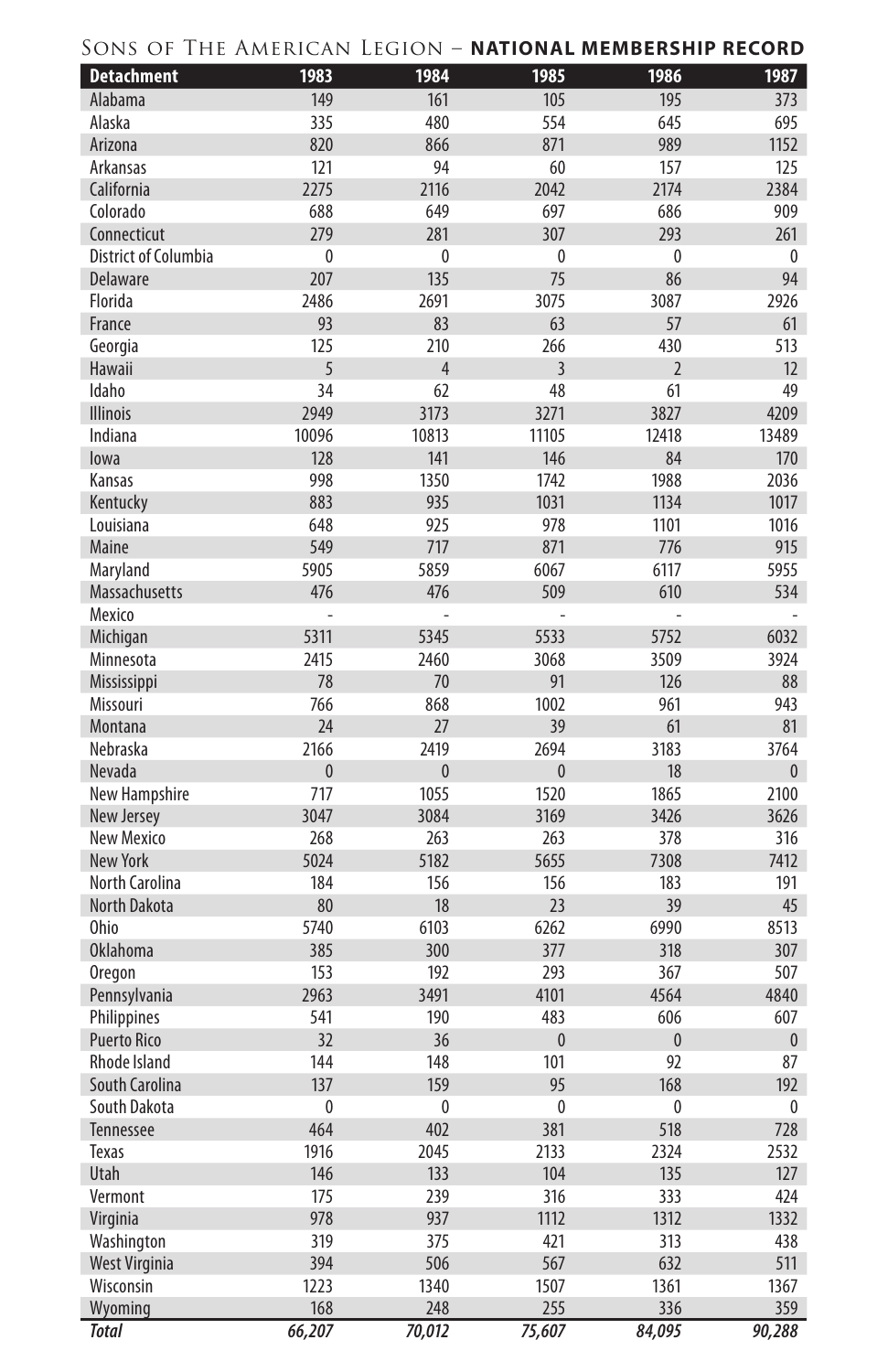| SONS OF THE AMERICAN LEGION – <b>National Membership Record</b> |  |  |
|-----------------------------------------------------------------|--|--|
|-----------------------------------------------------------------|--|--|

| <b>Detachment</b>           | 1988         | 1989         | 1990         | 1991         | 1992    |
|-----------------------------|--------------|--------------|--------------|--------------|---------|
| Alabama                     | 533          | 616          | 852          | 808          | 807     |
| Alaska                      | 740          | 741          | 735          | 802          | 647     |
| Arizona                     | 1260         | 1374         | 1269         | 1505         | 1730    |
| Arkansas                    | 166          | 140          | 118          | 122          | 267     |
| California                  | 2594         | 2426         | 2798         | 3150         | 3366    |
| Colorado                    | 593          | 862          | 924          | 1105         | 1010    |
| Connecticut                 | 227          | 381          | 541          | 680          | 818     |
| <b>District of Columbia</b> | $\mathbf{0}$ | $\mathbf 0$  | $\mathbf{0}$ | $\mathbf{0}$ | 0       |
| Delaware                    | 121          | 151          | 231          | 308          | 374     |
| Florida                     | 3117         | 3111         | 3684         | 3996         | 4568    |
| France                      | 78           | 106          | 108          | 92           | 96      |
| Georgia                     | 631          | 782          | 1064         | 1412         | 1511    |
| Hawaii                      | 22           | 21           | 103          | 79           | 97      |
| Idaho                       | 79           | 81           | 112          | 132          | 274     |
| Illinois                    | 4455         | 4794         | 5157         | 5706         | 6217    |
| Indiana                     | 14528        | 16167        | 18188        | 19836        | 20933   |
| lowa                        | 233          | 407          | 481          | 496          | 627     |
| Kansas                      | 2234         | 2368         | 2668         | 2786         | 3012    |
| Kentucky                    | 1063         | 1341         | 1696         | 1909         | 1981    |
| Louisiana                   | 957          | 960          | 1081         | 1007         | 1175    |
| Maine                       | 1058         | 1209         | 1287         | 1375         | 1596    |
| Maryland                    | 6692         | 7280         | 7846         | 7943         | 8604    |
| Massachusetts               | 601          | 683          | 945          | 1139         | 1529    |
| Mexico                      |              |              |              |              |         |
| Michigan                    | 6749         | 7380         | 8381         | 9260         | 10120   |
| Minnesota                   | 4204         | 4851         | 5223         | 5093         | 5282    |
| Mississippi                 | 69           | 133          | 187          | 159          | 174     |
| Missouri                    | 1041         | 1115         | 1496         | 1546         | 1692    |
| Montana                     | 74           | 106          | 112          | 108          | 94      |
| Nebraska                    | 3815         | 4035         | 4092         | 4297         | 4504    |
| Nevada                      | $\mathbf{0}$ | $\mathbf{0}$ | $\mathbf{0}$ | 12           | 6       |
| New Hampshire               | 2338         | 2565         | 3047         | 3302         | 3629    |
| New Jersey                  | 4118         | 4396         | 4645         | 4868         | 5124    |
| New Mexico                  | 348          | 376          | 504          | 510          | 777     |
| <b>New York</b>             | 8068         | 9409         | 11075        | 11914        | 13131   |
| North Carolina              | 289          | 552          | 488          | 449          | 481     |
| North Dakota                | 49           | 98           | 458          | 371          | 316     |
| Ohio                        | 9697         | 10939        | 12055        | 13499        | 15218   |
| <b>Oklahoma</b>             | 186          | 274          | 375          | 551          | 465     |
| Oregon                      | 652          | 731          | 953          | 1171         | 1246    |
| Pennsylvania                | 5699         | 6395         | 7710         | 9165         | 10642   |
| Philippines                 | 679          | 549          | 572          | 458          | 198     |
| <b>Puerto Rico</b>          | $\pmb{0}$    | 0            | 15           | $\mathbf{0}$ | 15      |
| Rhode Island                | 135          | 162          | 209          | 315          | 362     |
| South Carolina              | 282          | 350          | 446          | 408          | 396     |
| South Dakota                | 18           | 27           | 35           | 36           | 30      |
| Tennessee                   | 824          | 821          | 1130         | 1330         | 1303    |
| Texas                       | 2655         | 2786         | 3240         | 3342         | 3512    |
| Utah                        | 165          | 223          | 249          | 284          | 279     |
| Vermont                     | 625          | 585          | 900          | 1129         | 1260    |
| Virginia                    | 1551         | 1717         | 1939         | 2068         | 2244    |
| Washington                  | 523          | 598          | 679          | 711          | 932     |
| West Virginia               | 583          | 698          | 745          | 1073         | 1045    |
| Wisconsin                   | 1441         | 1432         | 1718         | 1821         | 1768    |
| Wyoming                     | 257          | 339          | 359          | 310          | 409     |
| <b>Total</b>                | 99,116       | 109,643      |              |              | 147,893 |
|                             |              |              | 124,925      | 135,948      |         |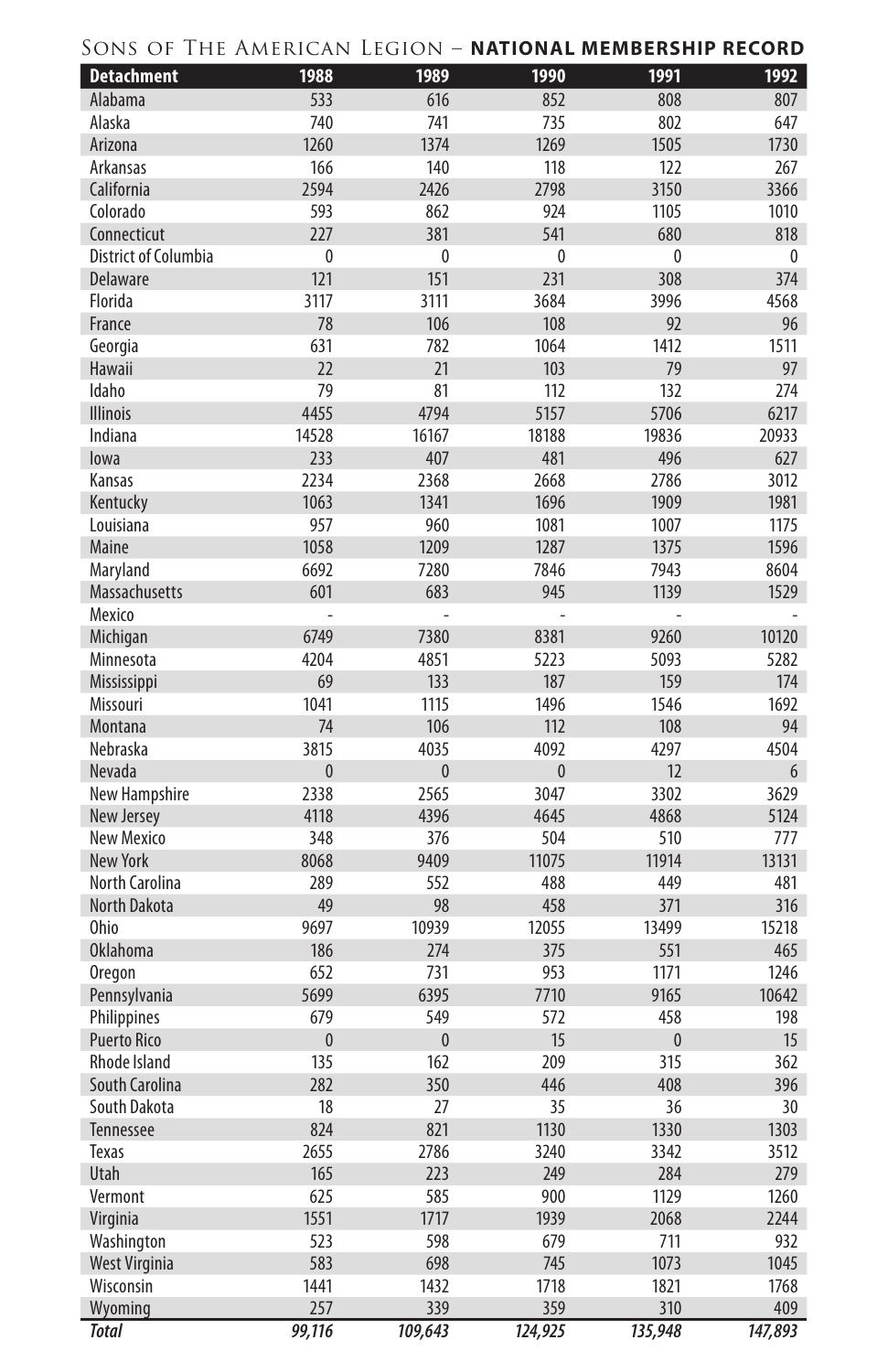| <b>Detachment</b>           | 1993           | 1994    | 1995    | 1996    | 1997    |
|-----------------------------|----------------|---------|---------|---------|---------|
| Alabama                     | 807            | 949     | 1153    | 1207    | 1174    |
| Alaska                      | 612            | 667     | 887     | 942     | 898     |
| Arizona                     | 2061           | 2141    | 2283    | 2301    | 2466    |
| Arkansas                    | 220            | 358     | 282     | 289     | 320     |
| California                  | 3486           | 3782    | 4061    | 4198    | 4253    |
| Colorado                    | 1310           | 1389    | 1477    | 1471    | 1625    |
| Connecticut                 | 1008           | 1155    | 1279    | 1323    | 1250    |
| <b>District of Columbia</b> | 0              | 0       | 0       | 0       | 0       |
| Delaware                    | 466            | 577     | 647     | 635     | 707     |
| Florida                     | 5130           | 5458    | 5419    | 5517    | 5844    |
| France                      | 95             | 98      | 112     | 129     | 156     |
| Georgia                     | 1373           | 1606    | 1608    | 1957    | 2330    |
| Hawaii                      | 103            | 116     | 117     | 80      | 92      |
| Idaho                       | 291            | 360     | 400     | 414     | 386     |
| <b>Illinois</b>             | 6865           | 7483    | 8004    | 8610    | 9352    |
| Indiana                     | 22997          | 23924   | 24883   | 25776   | 27278   |
| lowa                        | 732            | 848     | 858     | 932     | 934     |
| Kansas                      | 3282           | 3711    | 3813    | 4014    | 4269    |
| Kentucky                    | 2036           | 2285    | 2700    | 2927    | 3210    |
| Louisiana                   | 1113           | 1098    | 917     | 938     | 1041    |
| <b>Maine</b>                | 1798           | 1756    | 1727    | 1874    | 1811    |
| Maryland                    | 9284           | 9858    | 10318   | 10564   | 11185   |
| <b>Massachusetts</b>        | 1638           | 1613    | 2060    | 2229    | 2643    |
| Mexico                      |                |         |         |         |         |
| Michigan                    | 10880          | 11551   | 11494   | 12162   | 12731   |
| Minnesota                   | 5466           | 5489    | 5609    | 6046    | 6436    |
| Mississippi                 | 128            | 189     | 154     | 242     | 287     |
| Missouri                    | 1714           | 1934    | 2006    | 2064    | 2027    |
| Montana                     | 82             | 99      | 105     | 134     | 131     |
| Nebraska                    | 4702           | 4974    | 5084    | 5397    | 5260    |
| Nevada                      | $\overline{3}$ | 17      | 27      | 19      | 65      |
| New Hampshire               | 3779           | 4145    | 4288    | 4358    | 4433    |
| New Jersey                  | 5463           | 5430    | 5816    | 5909    | 6321    |
| New Mexico                  | 1025           | 1119    | 1220    | 1107    | 1112    |
| <b>New York</b>             | 14706          | 15264   | 15819   | 16190   | 16748   |
| North Carolina              | 493            | 670     | 745     | 869     | 1145    |
| <b>North Dakota</b>         | 296            | 321     | 332     | 259     | 233     |
| Ohio                        | 17167          | 18434   | 19795   | 20944   | 22159   |
| <b>Oklahoma</b>             | 414            | 669     | 396     | 363     | 434     |
| <b>Oregon</b>               | 1152           | 1159    | 1233    | 1372    | 1418    |
| Pennsylvania                | 12203          | 13856   | 15193   | 17117   | 19009   |
| Philippines                 | 237            | 173     | 160     | 135     | 152     |
| <b>Puerto Rico</b>          | 46             | 63      | 72      | 32      | 67      |
| Rhode Island                | 307            | 359     | 317     | 325     | 396     |
| South Carolina              | 465            | 326     | 464     | 421     | 384     |
| South Dakota                | 92             | 69      | 27      | 94      | 83      |
| Tennessee                   | 1250           | 1128    | 1122    | 1328    | 1323    |
| Texas                       | 3745           | 4114    | 3890    | 4013    | 4633    |
| Utah                        | 309            | 287     | 287     | 291     | 364     |
| Vermont                     | 1530           | 1724    | 1926    | 2014    | 2003    |
| Virginia                    | 2494           | 2521    | 2712    | 2671    | 2924    |
| Washington                  | 1009           | 1067    | 1100    | 1158    | 1272    |
| West Virginia               | 1321           | 1707    | 1874    | 2042    | 2169    |
| Wisconsin                   | 1736           | 1713    | 1750    | 1840    | 1847    |
| Wyoming                     | 455            | 473     | 479     | 458     | 512     |
| <b>Total</b>                | 161,376        | 172,276 | 180,501 | 189,701 | 201,302 |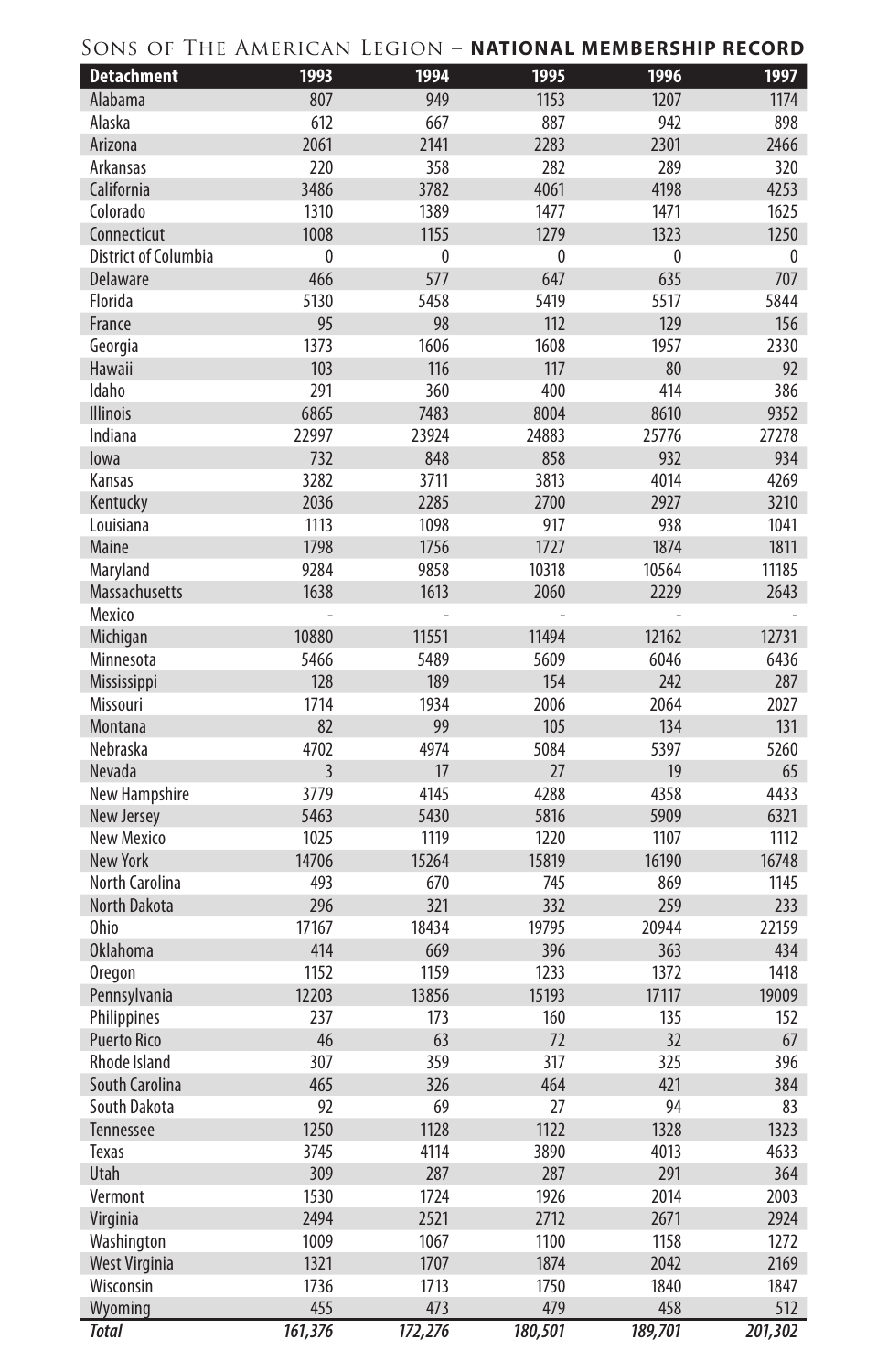| <b>Detachment</b>              | 1998        | 1999        | 2000                  | 2001                | 2002                |
|--------------------------------|-------------|-------------|-----------------------|---------------------|---------------------|
| Alabama                        | 1298        | 1437        | 1447                  | 1587                | 1800                |
| Alaska                         | 1022        | 1181        | 1252                  | 1174                | 1210                |
| Arizona                        | 2545        | 2955        | 3128                  | 3298                | 3661                |
| Arkansas                       | 382         | 345         | 322                   | 337                 | 336                 |
| California                     | 4263        | 4813        | 5114                  | 5544                | 5955                |
| Colorado                       | 1735        | 1827        | 2022                  | 2112                | 2170                |
| Connecticut                    | 1399        | 1445        | 1438                  | 1547                | 1360                |
| District of Columbia           | 57          | 77          | 105                   | 100                 | 71                  |
| Delaware                       | 816         | 911         | 1021                  | 1038                | 1142                |
| Florida                        | 6209        | 6432        | 7096                  | 7662                | 8605                |
| France                         | 139         | 105         | 140                   | 172                 | 253                 |
| Georgia                        | 2395        | 3078        | 3279                  | 3715                | 4230                |
| Hawaii                         | 102         | 98          | 101                   | 99                  | 96                  |
| Idaho                          | 423         | 452         | 485                   | 478                 | 527                 |
| <b>Illinois</b>                | 9648        | 10453       | 10996                 | 11571               | 12296               |
| Indiana                        | 28493       | 29390       | 31035                 | 32393               | 33686               |
| lowa                           | 1234        | 1192        | 1309                  | 1496                | 1613                |
| Kansas                         | 4294        | 4350        | 4421                  | 4442                | 4737                |
| Kentucky                       | 3318        | 3478        | 3598                  | 3718                | 4037                |
| Louisiana                      | 1059        | 1117        | 1188                  | 1266                | 1451                |
| Maine                          | 1942        | 2155        | 2153                  | 2229                | 2360                |
| Maryland                       | 11914       | 12441       | 12634                 | 12878               | 13208               |
| <b>Massachusetts</b>           | 2983        | 3371        | 3480                  | 3850                | 4143                |
| Mexico                         | ÷           | ÷           |                       |                     |                     |
| Michigan                       | 13260       | 13438       | 13893                 | 14549               | 15641               |
| Minnesota                      | 6537        | 6747        | 7435                  | 7796                | 8829                |
| Mississippi                    | 234         | 274         | 279                   | 295                 | 317                 |
| Missouri                       | 2211        | 2265        | 2305                  | 2340                | 2521                |
| Montana                        | 168         | 194         | 273                   | 315                 | 361                 |
| Nebraska                       | 5135        | 5129        | 5432                  | 5376                | 5572                |
| Nevada                         | 94          | 124         | 147                   | 165                 | 137                 |
| New Hampshire                  | 4687        | 4837        | 5071                  | 5275                | 5646                |
| New Jersey                     | 6504        | 6812        | 7076                  | 7149                | 7586                |
| New Mexico                     | 1134        | 1169        | 1197                  | 1139                | 1212                |
| <b>New York</b>                | 17202       | 17745       | 18847                 | 20150               | 21997               |
| North Carolina                 | 1339        | 1429        | 1589                  | 1610                | 1622                |
| <b>North Dakota</b>            | 232         | 261         | 257                   | 303                 | 319                 |
| 0hio                           | 23143       | 24491       | 25379                 | 26568               | 27772               |
| <b>Oklahoma</b>                | 372         | 633         | 597                   | 642                 | 785                 |
| <b>Oregon</b>                  | 1397        | 1411        | 1254                  | 1379                | 1454                |
| Pennsylvania                   | 21347       | 23174       | 25132                 | 27278               | 30992               |
| Philippines                    | 106<br>28   | 169<br>41   | 190<br>$\overline{0}$ | 172<br>$\mathbf{0}$ | 226                 |
| <b>Puerto Rico</b>             | 440         |             |                       |                     | $\mathbf{0}$<br>358 |
| Rhode Island                   |             | 384         | 362                   | 368                 |                     |
| South Carolina<br>South Dakota | 436         | 415         | 471                   | 809                 | 732                 |
|                                | 108<br>1398 | 177<br>1576 | 181                   | 299                 | 336                 |
| Tennessee<br>Texas             | 4729        | 4844        | 1689<br>4831          | 1630<br>5296        | 1837<br>5800        |
| Utah                           | 359         | 407         | 393                   | 437                 | 498                 |
| Vermont                        | 2191        | 2441        | 2584                  | 2774                | 3394                |
| Virginia                       | 2646        | 2733        | 2855                  |                     | 3190                |
| Washington                     | 1334        | 1508        | 1464                  | 3010<br>1723        | 1898                |
| West Virginia                  | 2373        | 2671        | 3203                  | 3088                | 3132                |
| Wisconsin                      | 1917        | 1972        | 2057                  | 1989                | 2176                |
| Wyoming                        | 525         | 566         | 531                   | 549                 | 839                 |
| <b>Total</b>                   |             |             |                       |                     |                     |
|                                | 211,256     | 223,140     | 234,738               | 247,179             | 266,126             |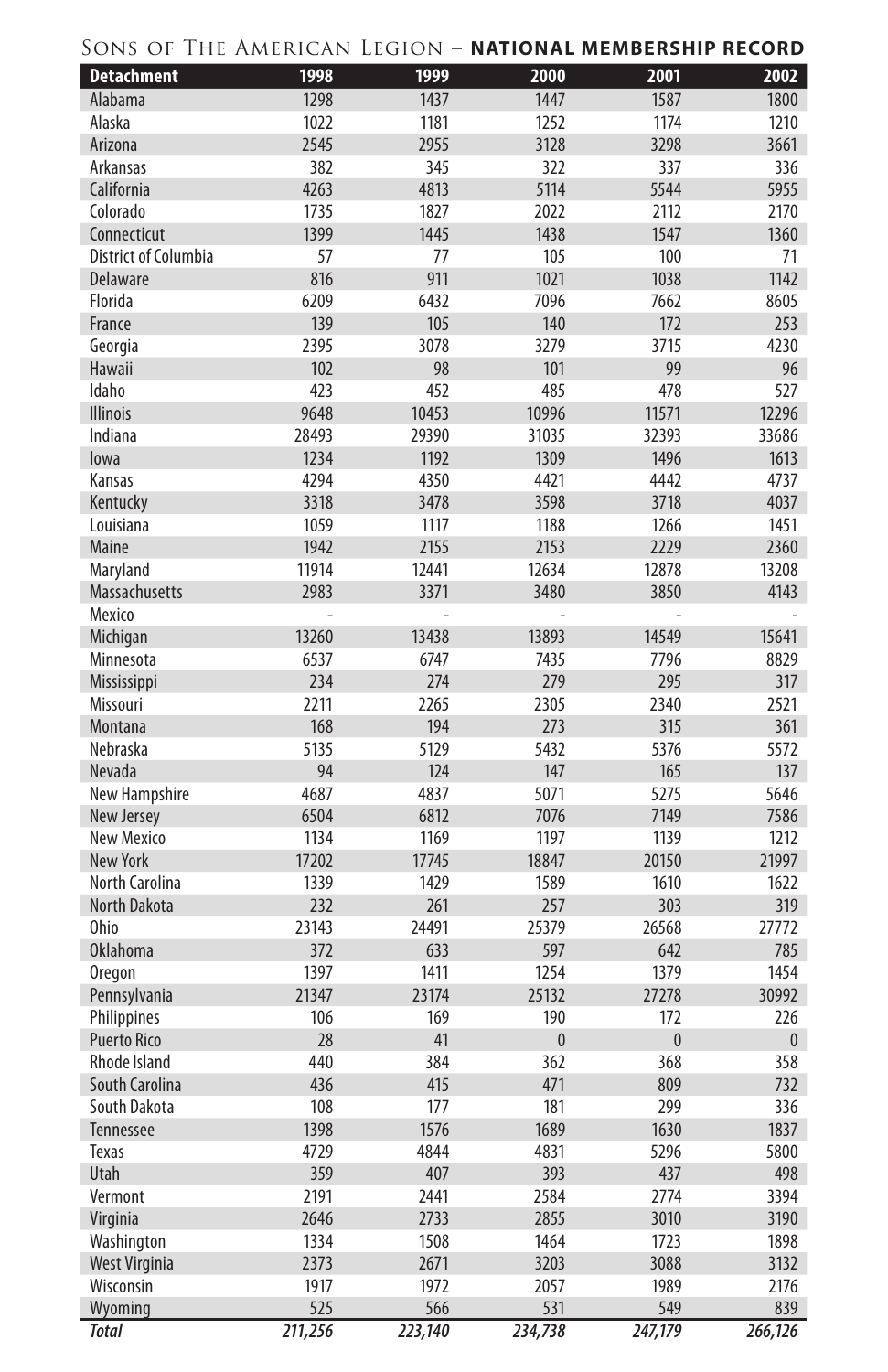| <b>Detachment</b>           | 2003         | 2004      | 2005         | 2006         | 2007      |
|-----------------------------|--------------|-----------|--------------|--------------|-----------|
| Alabama                     | 1940         | 1868      | 1979         | 2192         | 2254      |
| Alaska                      | 1355         | 1380      | 1422         | 1444         | 1470      |
| Arizona                     | 3834         | 4177      | 4482         | 4852         | 5089      |
| Arkansas                    | 295          | 370       | 364          | 397          | 593       |
| California                  | 6255         | 6918      | 7038         | 7911         | 8477      |
| Colorado                    | 2222         | 2251      | 2455         | 2681         | 2577      |
| Connecticut                 | 1442         | 1424      | 1701         | 1749         | 1838      |
| <b>District of Columbia</b> | 83           | 92        | 57           | 105          | 143       |
| Delaware                    | 1319         | 1533      | 1624         | 1754         | 1845      |
| Florida                     | 9347         | 10178     | 10487        | 11203        | 11790     |
| France                      | 269          | 213       | 231          | 274          | 267       |
| Georgia                     | 4473         | 4560      | 4853         | 4614         | 4948      |
| Hawaii                      | 89           | 37        | 29           | 28           | 38        |
| Idaho                       | 573          | 642       | 582          | 628          | 663       |
| <b>Illinois</b>             | 13139        | 13444     | 13948        | 14538        | 14587     |
| Indiana                     | 34692        | 34899     | 35611        | 36103        | 35372     |
| lowa                        | 1872         | 1943      | 2019         | 2200         | 2396      |
| Kansas                      | 4742         | 4835      | 5274         | 5455         | 5844      |
| Kentucky                    | 4073         | 4145      | 4198         | 4304         | 4381      |
| Louisiana                   | 1555         | 1574      | 1630         | 1803         | 1823      |
| Maine                       | 2359         | 2489      | 2494         | 2496         | 2609      |
| Maryland                    | 13901        | 14295     | 14581        | 15053        | 15343     |
| <b>Massachusetts</b>        | 4252         | 4297      | 4916         | 5276         | 5428      |
| Mexico                      |              |           |              |              |           |
| Michigan                    | 16419        | 17421     | 18159        | 18882        | 19296     |
| Minnesota                   | 9383         | 9554      | 10062        | 10384        | 10437     |
| Mississippi                 | 372          | 396       | 455          | 382          | 510       |
| Missouri                    | 2427         | 2454      | 2682         | 2757         | 2931      |
| Montana                     | 517          | 531       | 581          | 666          | 692       |
| Nebraska                    | 5474         | 5487      | 5637         | 5558         | 5573      |
| Nevada                      | 149          | 93        | 99           | 142          | 87        |
| New Hampshire               | 5634         | 5851      | 5955         | 5970         | 5999      |
| New Jersey                  | 8112         | 8468      | 9095         | 9031         | 9097      |
| New Mexico                  | 1315         | 1311      | 1392         | 1448         | 1508      |
| <b>New York</b>             | 23379        | 24541     | 25383        | 25703        | 26145     |
| North Carolina              | 1693         | 1620      | 1599         | 1656         | 1705      |
| North Dakota                | 334          | 317       | 433          | 570          | 590       |
| Ohio                        | 29245        | 28789     | 29214        | 29829        | 30108     |
| <b>Oklahoma</b>             | 850          | 723       | 1000         | 727          | 695       |
| <b>Oregon</b>               | 1445         | 1437      | 1505         | 1662         | 1765      |
| Pennsylvania                | 34019        | 36581     | 39497        | 43365        | 46779     |
| Philippines                 | 133          | 129       | 37           | 0            | 16        |
| <b>Puerto Rico</b>          | $\mathbf{0}$ | $\pmb{0}$ | $\mathbf{0}$ | $\mathbf{0}$ | $\pmb{0}$ |
| Rhode Island                | 413          | 399       | 367          | 342          | 264       |
| South Carolina              | 741          | 817       | 798          | 867          | 970       |
| South Dakota                | 311          | 433       | 361          | 308          | 412       |
| Tennessee                   | 1768         | 1670      | 1642         | 1714         | 1787      |
| Texas                       | 6177         | 6226      | 6101         | 5984         | 6136      |
| Utah                        | 436          | 421       | 439          | 485          | 577       |
| Vermont                     | 3462         | 3555      | 3763         | 3888         | 3912      |
| Virginia                    | 3358         | 3635      | 3746         | 4045         | 4119      |
| Washington                  | 2029         | 2128      | 2240         | 2310         | 2380      |
| West Virginia               | 3146         | 3148      | 3146         | 3205         | 3201      |
| Wisconsin                   | 2472         | 2600      | 2746         | 2804         | 2990      |
| Wyoming                     | 912          | 972       | 974          | 1012         | 1005      |
| <b>Total</b>                | 280,206      | 289,271   | 301,083      | 312,756      | 321,461   |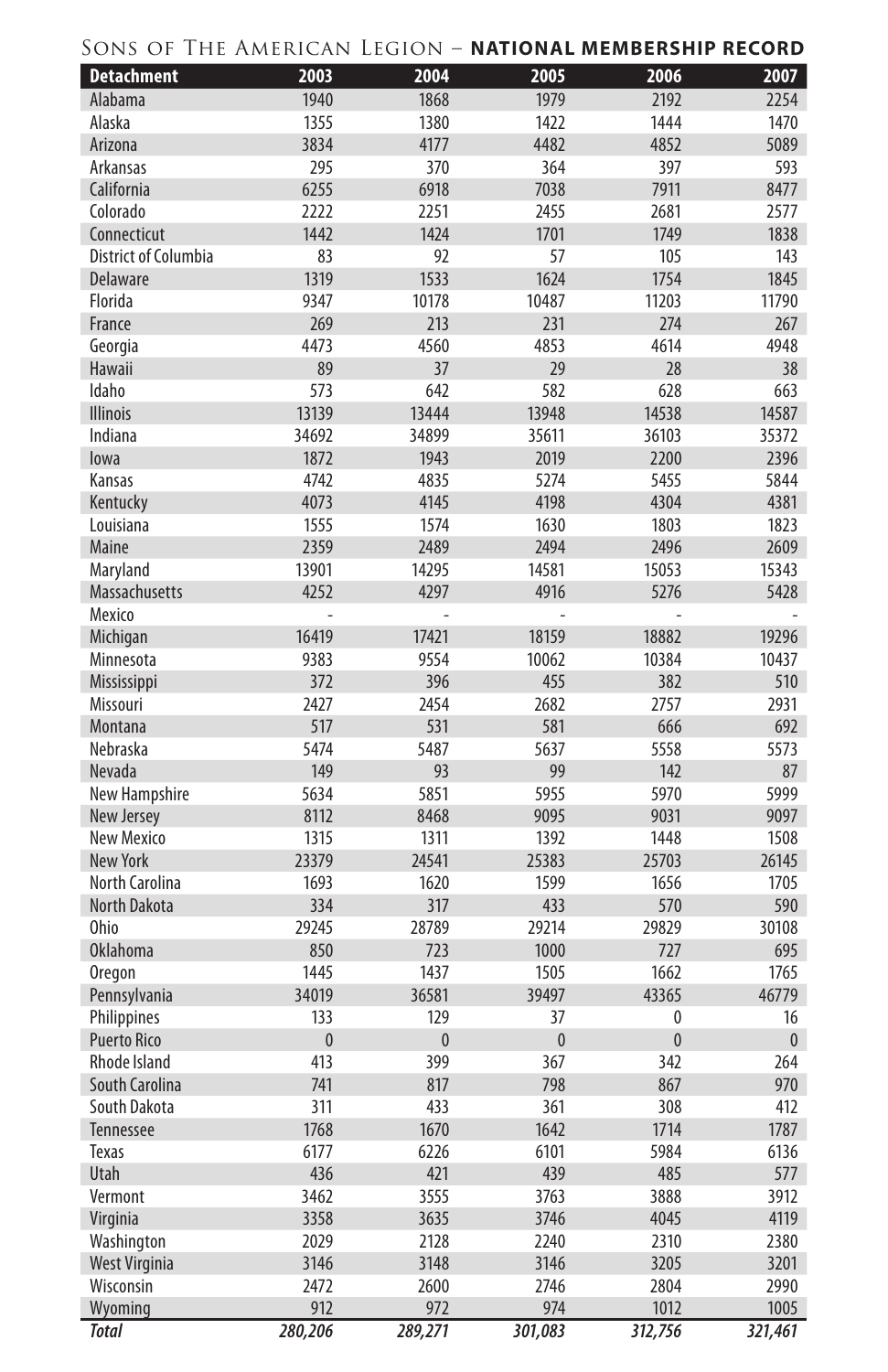| <b>Detachment</b>    | 2008           | 2009           | 2010           | 2011         | 2012      |
|----------------------|----------------|----------------|----------------|--------------|-----------|
| Alabama              | 2360           | 2291           | 2266           | 2103         | 1758      |
| Alaska               | 1456           | 1449           | 1409           | 1439         | 1423      |
| Arizona              | 5564           | 5672           | 5831           | 5896         | 6173      |
| Arkansas             | 576            | 522            | 546            | 532          | 548       |
| California           | 8770           | 8916           | 9360           | 9843         | 10136     |
| Colorado             | 2716           | 2669           | 2630           | 2684         | 2691      |
| Connecticut          | 1914           | 1903           | 1949           | 1988         | 1867      |
| District of Columbia | 194            | 176            | 186            | 136          | 176       |
| Delaware             | 1982           | 2094           | 2210           | 2303         | 2376      |
| Florida              | 12265          | 12837          | 13286          | 14016        | 14604     |
| France               | 277            | 310            | 287            | 280          | 190       |
| Georgia              | 5020           | 5066           | 5241           | 5179         | 5140      |
| <b>Hawaii</b>        | 40             | 43             | 68             | 43           | 48        |
| Idaho                | 668            | 599            | 552            | 524          | 529       |
| <b>Illinois</b>      | 14789          | 14957          | 15143          | 14872        | 14923     |
| Indiana              | 35185          | 36074          | 36991          | 37426        | 37890     |
| lowa                 | 2602           | 2760           | 2740           | 3002         | 3382      |
| Kansas               | 6015           | 6046           | 6051           | 6092         | 6237      |
| Kentucky             | 4424           | 4281           | 4301           | 4217         | 4099      |
| Louisiana            | 1772           | 2004           | 1924           | 2016         | 2158      |
| Maine                | 2765           | 2895           | 2854           | 2787         | 2747      |
| Maryland             | 15449          | 15634          | 15460          | 15486        | 15701     |
| Massachusetts        | 5409           | 5437           | 5492           | 5442         | 5665      |
| Mexico               | ÷,             | ÷              | ÷,             |              |           |
| Michigan             | 19929          | 20408          | 20926          | 20746        | 20700     |
| Minnesota            | 10431          | 10632          | 10835          | 10905        | 10902     |
| Mississippi          | 500            | 601            | 779            | 564          | 547       |
| Missouri             | 3000           | 3135           | 3277           | 3345         | 3416      |
| Montana              | 687            | 713            | 754            | 858          | 906       |
| Nebraska             | 5557           | 5678           | 5678           | 5613         | 5665      |
| Nevada               | 131            | 108            | 193            | 303          | 286       |
| New Hampshire        | 5918           | 5968           | 6034           | 5890         | 6018      |
| New Jersey           | 8869           | 9019           | 8978           | 9394         | 9385      |
| New Mexico           | 1656           | 1582           | 1657           | 1688         | 1729      |
| <b>New York</b>      | 26215          | 26970          | 27891          | 28630        | 28980     |
| North Carolina       | 1680           | 1729           | 1824           | 1923         | 1803      |
| <b>North Dakota</b>  | 677            | 671            | 697            | 750          | 765       |
| Ohio                 | 30085          | 30428          | 30438          | 30606        | 31059     |
| <b>Oklahoma</b>      | 701            | 791            | 853            | 879          | 918       |
| <b>Oregon</b>        | 1809           | 1841           | 1924           | 1859         | 1799      |
| Pennsylvania         | 49144          | 52578          | 54784          | 56945        | 58655     |
| Philippines          | $\pmb{0}$      | $\bf{0}$       | 17             | 23           | 41        |
| <b>Puerto Rico</b>   | $\overline{0}$ | $\overline{0}$ | $\overline{0}$ | $\mathbf{0}$ | $\pmb{0}$ |
| Rhode Island         | 367            | 280            | 264            | 226          | 206       |
| South Carolina       | 1037           | 964            | 1049           | 1007         | 1042      |
| South Dakota         | 435            | 434            | 514            | 573          | 491       |
| Tennessee            | 1787           | 1661           | 1568           | 1724         | 1839      |
| Texas                | 6311           | 6230           | 6451           | 6641         | 6639      |
| Utah                 | 784            | 658            | 611            | 583          | 552       |
| Vermont              | 3951           | 3961           | 3937           | 3900         | 3881      |
| Virginia             | 4300           | 4434           | 4476           | 4493         | 4370      |
| Washington           | 2382           | 2624           | 2588           | 2599         | 2642      |
| West Virginia        | 2944           | 2883           | 2845           | 2875         | 2869      |
| Wisconsin            | 3051           | 3158           | 3200           | 3309         | 3560      |
| Wyoming              | 1048           | 1074           | 1241           | 1204         | 1169      |
| <b>Total</b>         | 327,598        | 335,848        | 343,060        | 348,361      | 353,295   |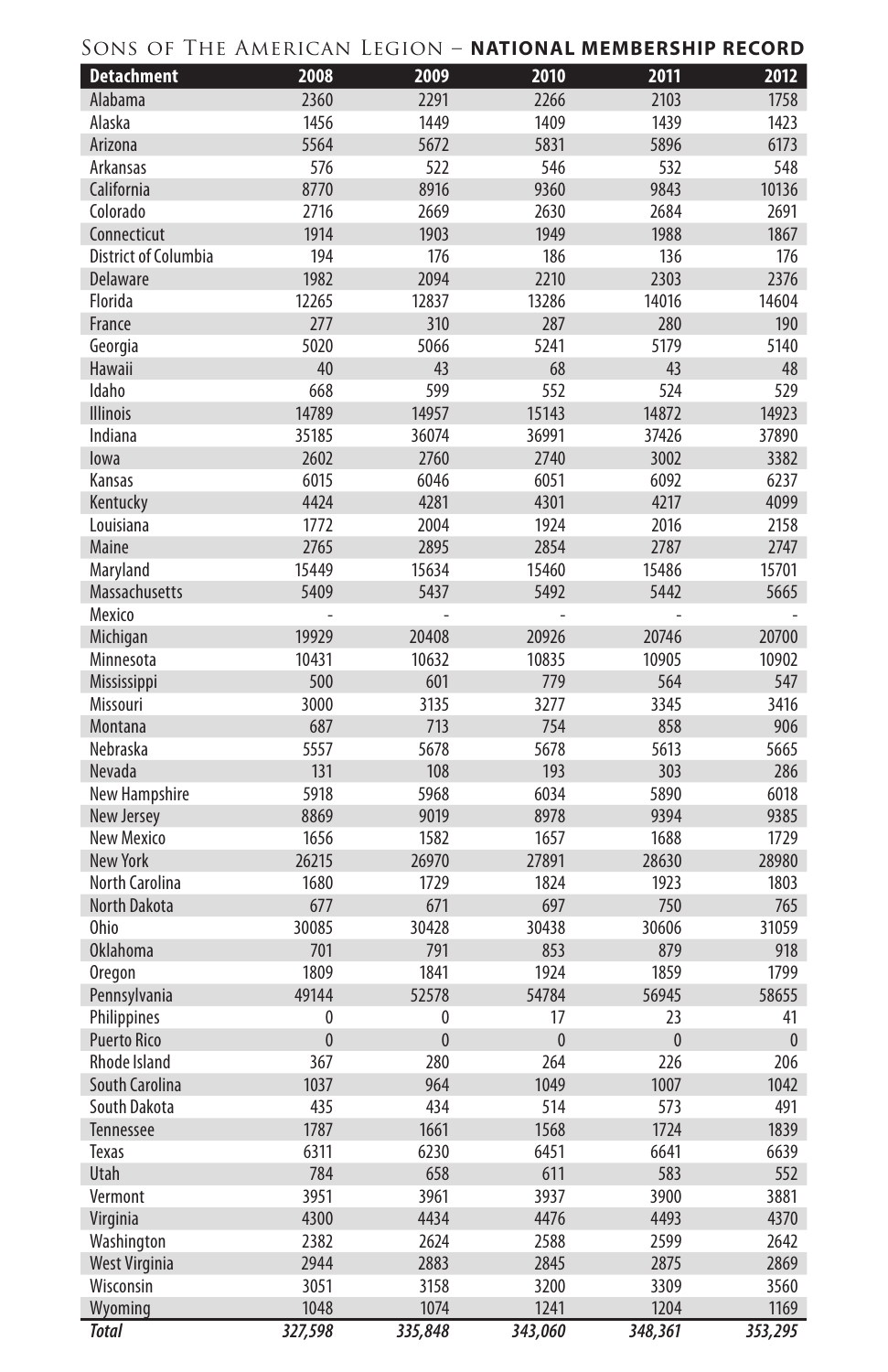| SONS OF THE AMERICAN LEGION – <b>National Membership Record</b> |  |  |  |  |
|-----------------------------------------------------------------|--|--|--|--|
|-----------------------------------------------------------------|--|--|--|--|

| <b>Detachment</b>    | 2013         | 2014         | 2015         | 2016         | 2017    |
|----------------------|--------------|--------------|--------------|--------------|---------|
| Alabama              | 1,738        | 1,832        | 1,708        | 1,670        | 1,907   |
| Alaska               | 1,444        | 1,425        | 1,363        | 1,420        | 1,431   |
| Arizona              | 6,382        | 6,676        | 6,673        | 6,728        | 7,120   |
| Arkansas             | 550          | 468          | 474          | 507          | 532     |
| California           | 10,181       | 10,481       | 11,022       | 11,161       | 11,591  |
| Colorado             | 2,983        | 3,028        | 3,099        | 3,008        | 3,169   |
| Connecticut          | 1,805        | 1,762        | 1,811        | 1,828        | 1,779   |
| District of Columbia | 249          | 191          | 290          | 179          | 152     |
| Delaware             | 2,334        | 2,400        | 2,422        | 2,343        | 2,260   |
| Florida              | 15,645       | 16,118       | 17,322       | 17,843       | 18,152  |
| France               | 253          | 257          | 267          | 291          | 278     |
| Georgia              | 4,637        | 4,756        | 4,811        | 4,770        | 4,567   |
| Hawaii               | 42           | 31           | 18           | 22           | 25      |
| Idaho                | 540          | 426          | 493          | 568          | 552     |
| <b>Illinois</b>      | 14,964       | 14,422       | 14,708       | 14,852       | 14,776  |
| Indiana              | 37,071       | 37,276       | 37,453       | 38,319       | 38,381  |
| lowa                 | 3,706        | 3,867        | 3,978        | 4,010        | 4,213   |
| Kansas               | 6,382        | 6,406        | 6,602        | 6,661        | 6,664   |
| Kentucky             | 4,016        | 3,825        | 3,602        | 3,429        | 3,378   |
| Louisiana            | 2,113        | 2,131        | 2,164        | 2.125        | 1,938   |
| Maine                | 2,723        | 2,588        | 2,577        | 2,508        | 2,543   |
| Maryland             | 15,719       | 15,956       | 16,257       | 16,445       | 16,103  |
| <b>Massachusetts</b> | 5,566        | 5,395        | 5,562        | 5,705        | 5,721   |
| Mexico               |              |              |              |              | 36      |
| Michigan             | 20,878       | 21.439       | 21,896       | 22,654       | 23,262  |
| Minnesota            | 10,756       | 10,804       | 11,452       | 11,626       | 11,567  |
| Mississippi          | 601          | 564          | 715          | 559          | 590     |
| Missouri             | 3,448        | 3,597        | 3,586        | 3,719        | 3,677   |
| Montana              | 893          | 913          | 968          | 1,012        | 1,090   |
| Nebraska             | 5,983        | 6,211        | 6,372        | 6,389        | 6,632   |
| Nevada               | 292          | 292          | 351          | 539          | 588     |
| New Hampshire        | 6,180        | 5,935        | 5,935        | 6,066        | 6,197   |
| New Jersey           | 9,543        | 9,622        | 9,595        | 9,822        | 9,763   |
| New Mexico           | 1,725        | 1,809        | 1,847        | 1,709        | 1,690   |
| New York             | 29,118       | 29,372       | 29,298       | 29,671       | 29,683  |
| North Carolina       | 1,894        | 1,892        | 1,967        | 2,092        | 2,196   |
| North Dakota         | 799          | 670          | 717          | 771          | 836     |
| Ohio                 | 31,556       | 31,200       | 30,792       | 31,247       | 30,927  |
| <b>Oklahoma</b>      | 1,056        | 744          | 1,031        | 1,059        | 1,146   |
| Oregon               | 1,683        | 1,781        | 1,628        | 1,675        | 1,681   |
| Pennsylvania         | 59,580       | 60,080       | 60,151       | 61,641       | 62,132  |
| Philippines          | 60           | 69           | 27           | 44           | 52      |
| <b>Puerto Rico</b>   | $\pmb{0}$    | $\pmb{0}$    | 35           | 36           | 34      |
| Rhode Island         | 239          | 245          | 263          | 242          | 223     |
| South Carolina       | 996          | 998          | 1,095        | 1,115        | 1,198   |
| South Dakota         | 526          |              | 625          | 732          | 760     |
| Tennessee            | 1,811        | 580<br>1,784 | 1,726        | 1,675        | 1,629   |
| Texas                | 6,193        |              | 6,318        | 6,328        | 6,243   |
| Utah                 |              | 6,242        |              |              | 604     |
| Vermont              | 486<br>3,845 | 595          | 528<br>3,884 | 571<br>3,867 | 3,893   |
|                      | 4,579        | 3,898        |              |              |         |
| Virginia             |              | 4,606        | 4,566        | 4,396        | 4,327   |
| Washington           | 2,709        | 2,675        | 2,534        | 2,430        | 2,529   |
| West Virginia        | 2,863        | 2,901        | 2,767        | 2,752        | 2,558   |
| Wisconsin<br>Wyoming | 3,671        | 3,605        | 3,683        | 3,812        | 3,646   |
|                      | 1,164        | 1,169        | 1,291        | 1,305        | 1,240   |
| <b>Total</b>         | 356,170      | 358,009      | 362,319      | 367,948      | 369,861 |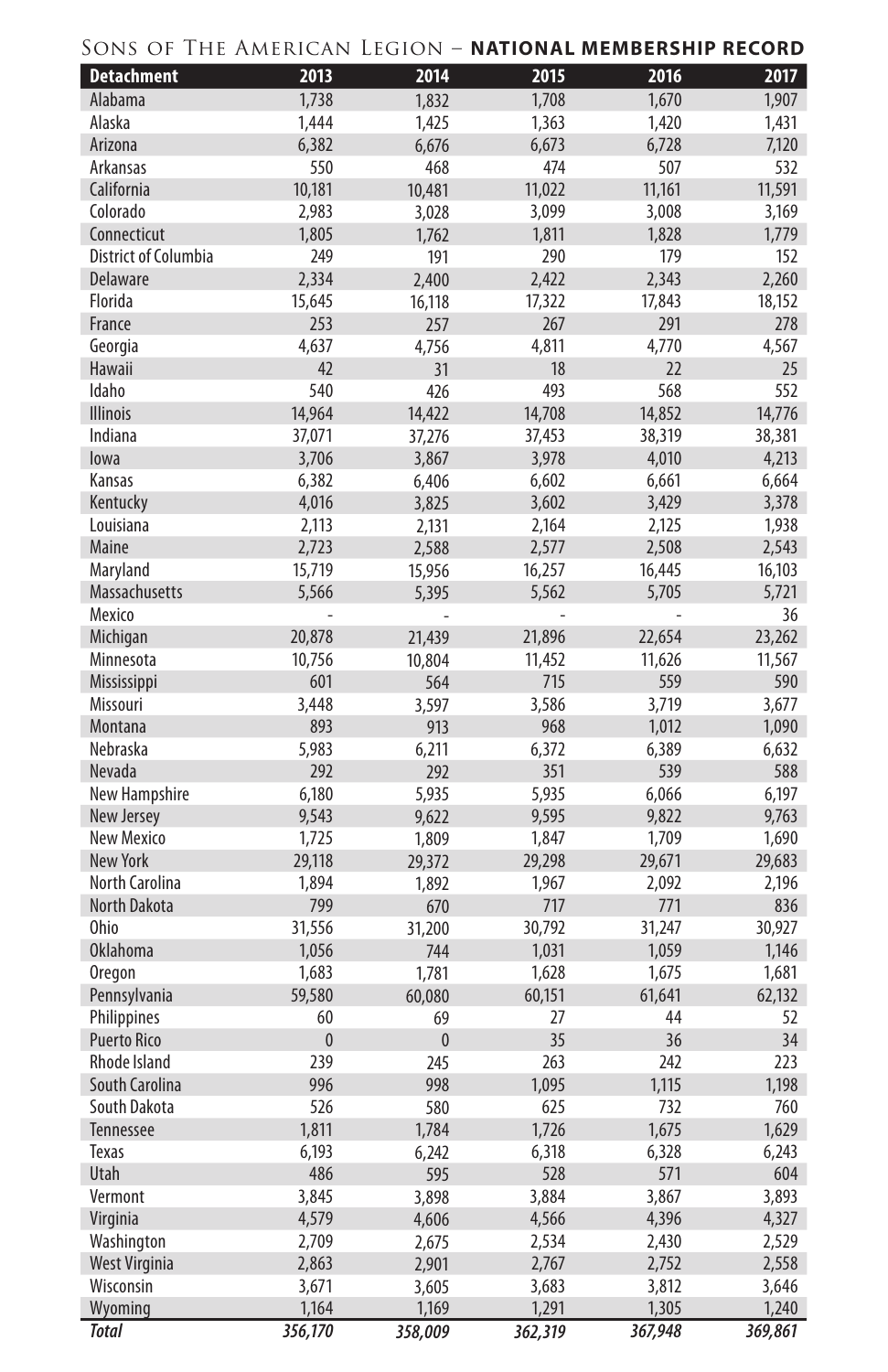| <b>Detachment</b>              | 2018            | 2019     | 2020            | 2021 | 2022 |
|--------------------------------|-----------------|----------|-----------------|------|------|
| Alabama                        | 2,022           | 2,110    | 2,223           |      |      |
| Alaska                         | 1,402           | 1,511    | 1,410           |      |      |
| Arizona                        | 7,343           | 7,768    | 7,514           |      |      |
| Arkansas                       | 573             | 545      | 506             |      |      |
| California                     | 11,238          | 11,383   | 11,319          |      |      |
| Colorado                       | 3,245           | 3,102    | 2,891           |      |      |
| Connecticut                    | 1,776           | 1,774    | 1,719           |      |      |
| District of Columbia           | 166             | 2,355    | 2158            |      |      |
| Delaware                       | 2,275           | 178      | 123             |      |      |
| Florida                        | 19,264          | 20,034   | 19,861          |      |      |
| France                         | 241             | 244      | 260             |      |      |
| Georgia                        | 4,614           | 4,685    | 4,748           |      |      |
| Hawaii                         | 23              | 27       | 50              |      |      |
| Idaho                          | 568             | 618      | 675             |      |      |
| <b>Illinois</b>                | 14,261          | 14,431   | 14,548          |      |      |
| Indiana                        | 38,592          | 38,876   | 36,522          |      |      |
| lowa                           | 4,289           | 4,452    | 4,646           |      |      |
| Kansas                         | 6,559           | 6,553    | 6,388           |      |      |
| Kentucky                       | 3,187           | 3,047    | 2,774           |      |      |
| Louisiana                      | 1,919           | 1,883    | 2,076           |      |      |
| Maine                          | 2,610           | 2,633    | 2,400           |      |      |
| Maryland                       | 16,173          | 16,324   | 15,875          |      |      |
| Massachusetts                  | 5,482           | 5,505    | 5,308           |      |      |
| Mexico                         | 30              | 21       | $\mathbf{0}$    |      |      |
| Michigan                       | 23,611          | 24,126   | 23,304          |      |      |
| Minnesota                      | 11,518          | 11,565   | 11,094          |      |      |
| Mississippi                    | 738             | 833      | 925             |      |      |
| Missouri                       | 3,632           | 3,485    | 3,175           |      |      |
| Montana                        | 1,133           | 1,189    | 1,192           |      |      |
| Nebraska                       | 6,727           | 6,862    | 6,799           |      |      |
| Nevada                         | 450             | 457      | 413             |      |      |
| New Hampshire                  | 6,201           | 6,195    | 5,747           |      |      |
| New Jersey                     | 9,776           | 9,948    | 9,323           |      |      |
| New Mexico                     | 1,692           | 1,709    | 1,457           |      |      |
| <b>New York</b>                | 29,958          | 30,186   | 29,024          |      |      |
| North Carolina                 | 2,287           | 2,423    | 2,502           |      |      |
| <b>North Dakota</b>            | 853             | 738      | 769             |      |      |
| Ohio                           |                 |          |                 |      |      |
| <b>Oklahoma</b>                | 30,523<br>1,294 | 30,456   | 29,817<br>1,384 |      |      |
|                                |                 | 1,365    |                 |      |      |
| <b>Oregon</b>                  | 1,576           | 1,524    | 1,462           |      |      |
| Pennsylvania                   | 62,017<br>49    | 62,659   | 60,197          |      |      |
| Philippines                    | 42              | 55<br>52 | 83<br>116       |      |      |
| <b>Puerto Rico</b>             | 291             | 273      | 246             |      |      |
| Rhode Island                   |                 |          |                 |      |      |
| South Carolina<br>South Dakota | 1,280           | 1,327    | 1,346           |      |      |
|                                | 686             | 698      | 878             |      |      |
| Tennessee                      | 1,611           | 1,613    | 1,648           |      |      |
| Texas                          | 6,321           | 6,430    | 5,836           |      |      |
| Utah                           | 576             | 593      | 505             |      |      |
| Vermont                        | 3,873           | 4,001    | 3,791           |      |      |
| Virginia                       | 4,379           | 4,325    | 4,454           |      |      |
| Washington                     | 2,632           | 2,595    | 2,426           |      |      |
| West Virginia                  | 2,550           | 2,595    | 2,262           |      |      |
| Wisconsin                      | 3,671           | 3,945    | 3,974           |      |      |
| Wyoming                        | 1,221           | 1,259    | 1,170           |      |      |
| <b>Total</b>                   | 371,020         | 375,540  | 363,313         |      |      |